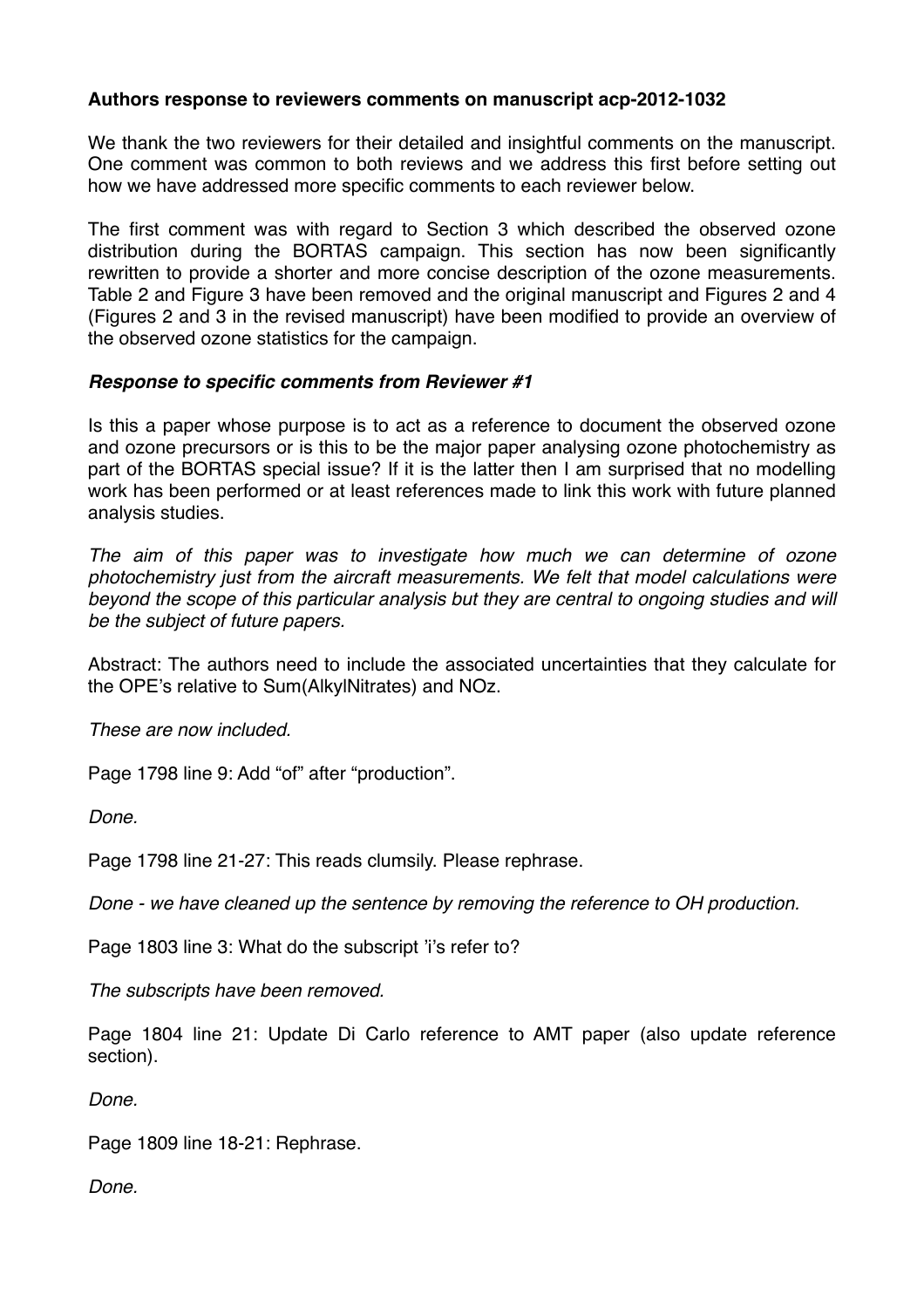Page 1809 line 24: Does the green square reflect one photochemical age? Figure 7a shows that there was a range of ages for this B626 data. How does this impact further calculations?

*The green square reflects the freshest emissions of the NMHCs used in the photochemical age calculation based on the measurements made during flight B626. Photochemical ages of all other data points are calculated relative to this point. The sentences have been rearranged to clarify how this initial point was selected.*

Page 1810 line 15: Please briefly justify the use of 273 K.

*Done. A sentence has been added to explain that the kinetic slope was calculated at 273 K to be representative of typical free tropospheric temperatures.*

Page 1810 line 27: Why not take [OH] to be 1E6 cm-3? Or 1.5E6 cm-3? How would that effect the results? I think that by re-performing this analysis using a range of estimates of [OH] would be beneficial to the reader. Given that [OH] was not measured directly it would be useful to calculate the ages given a range of possible [OH] (one could even get this range from a model?).

*The calculated age scales as 1/[OH] and reducing [OH] to 1E6 cm-3 would double the calculated photochemical ages. For exampled, the photochemical ages associated with the peak CO measurements in Figure 6(d) would increase from 2-3 days to 4-5 days. These measurements were made in the outflow from fires in Northwestern Ontario and had a transport time of between 2 and 3 days and therefore ages calculated using [OH] of 2E6 cm-3 is consistent with the time since emission and justifies this assumption. The final paragraph of Section 4.1 has been modified to explain this justification to the reader.*

Page 1812 line 14 and 21: replace "Fig. 5X" with "Fig. 7X".

*Done.*

Page 1817 line 19: Can the authors clarify if delta $X = [X]$ inplume – [X]background?

*The sentence states that the delta is the enhancement relative to the background value.*

Page 1818 line 23-25: So does this give some indication of plume heights? What are the typical heights of plumes based on MISER data or model data?

*The altitude of the aircraft measurements in Figure 10(b) indicates the altitude at which the plume was sampled by the aircraft. Flight planning, based on forecast models, took into account the predicted plume height and the measurements should therefore give some indication of this. We do not comment on plume heights based on MISR or model data as there are large uncertainties associated with these and it would detract from the main focus of the manuscript.*

Page 1819 line 10: Add missing power of 10? I presume the authors don't mean 1.4ˆ-12?

*Done.*

Page 1819 line 25: Doesn't JNO2 go to 0.0 at night?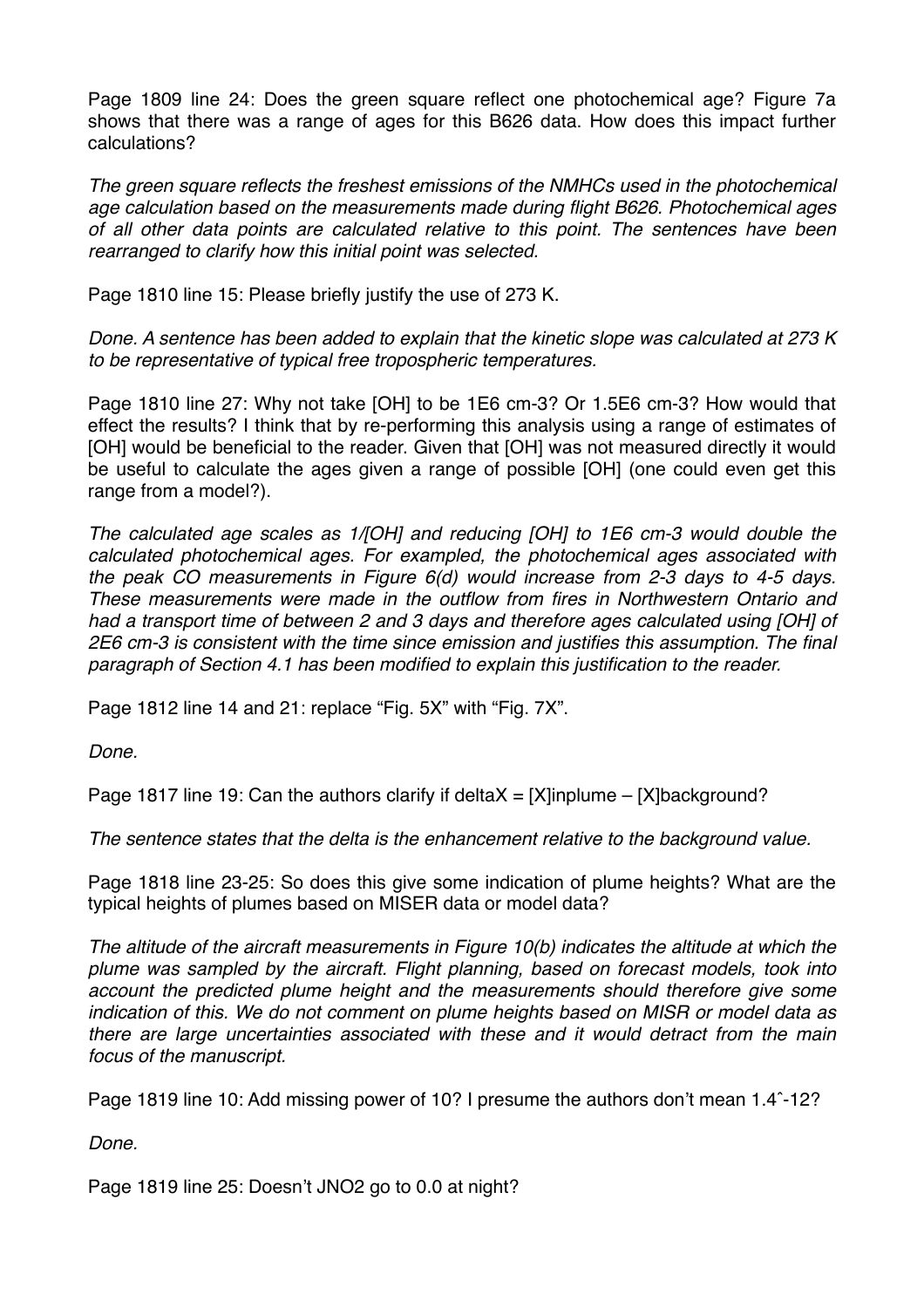*The section and Figure 12 have been modified to remove reference to nighttime measurements.*

Page 1821 line 10: Is this significant? It is mentioned that this is similar to ground based data. HOxROx is a nice diagnostic but what information can be learned from it about the underlying RO2 chemistry occurring in plumes? I think some reference to modelled values of HOxROx would be useful especially if they can help identify if there is "interesting" chemistry going on, what the mix of RO2 is etc.

*Calculating HOxROx from photostationary steady state calculations is already at the limit of what we can learn of RO2 chemistry in plumes from solely the aircraft measurements. The underlying RO2 chemistry will be addressed in another analysis using photochemical box modelling.*

Page 1824 line 23: Add "that" after "processes".

*Done.*

## *Response to specific comments from Reviewer #2*

In describing the NOx measurements you state that the LIF NO2 was used rather than the chemiluminesence measurement due to issues of detection limits for the AQD. Please state the detection limit for all of the instru- ments. At the altitudes discussed here I imagine NO concentrations are significantly lower than those of NO2 and your later discussions of the steady state calculation of the NO/NO2 ratio and subsequent calculation of HOx and ROx are entirely dependent on having a reliable measurement of NO. In the discussion of the measurements the authors need to prove that the detection limit of the NO measurement is adequate for the subsequent calculations to be meaningful.

*The description of the NOx calculation has been clarified to explain that the LIF NO2 makes a direct measurement of NO2 rather than the indirect measurement made by chemiluminescence, and that we use the LIF NO2 to reduce uncertainties and possible interferences.The accuracy and precision of the BORTAS aircraft measurements are now included in Section 2.2. For the NO measurements used in the analysis, all the data points had values greater than the reported accuracy of 10 pptv for the AQD instrument and therefore do not affect the analysis as it is presented.*

Please describe how you obtain the precisions for the TD-LIF measurements of NOz species. Doesn't it depend on the concentrations of the other species which are contributing to the subtracted NO2 species?

*The calculated precisions for the NOx and NOz species have been included in the section on the BORTAS measurements.*

In your discussion of the photochemical ages, your analysis is dependent on every fire having the same emission ratios of the various NMHC compounds used in your analysis. Please include references justifying this assumption.

*We acknowledge that this is an assumption but without detailed combustion information it is difficult to avoid. As we know that some of the campaign flights sampled fires from NW Ontario which we assume have a constant emission ratio which can be determined from a flight over this region during the campaign. We have included a reference to an analysis of*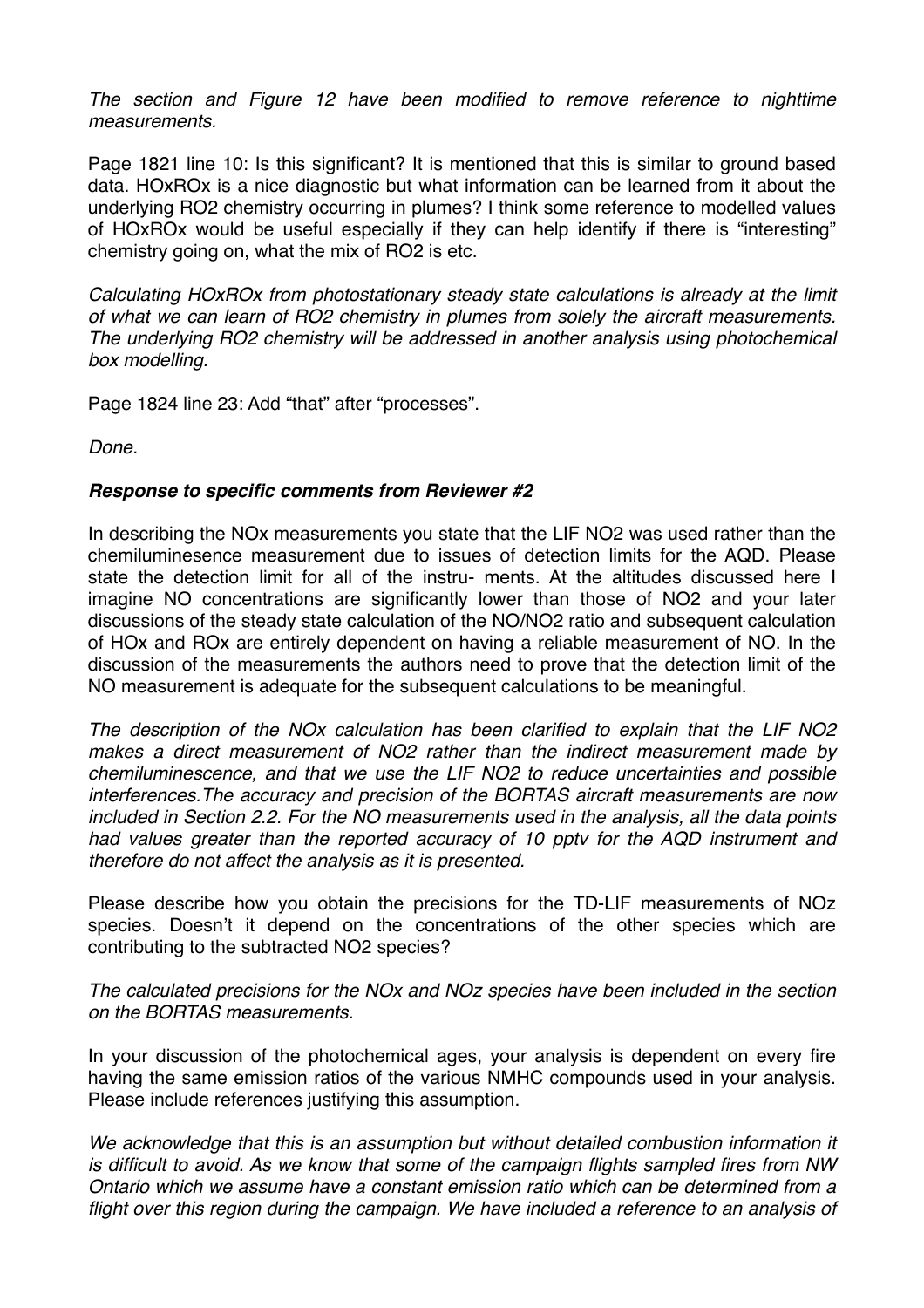land cover across North America which shows consistent vegetation cover over the *Canadian boreal forest and have clarified that the assumption is made in the absence of detailed combustion information.*

To calculate the "mixing line", how did you determine the appropriate ratios of these compounds in background air? Also the text does not make clear what the significance of the fact that the ages lie between the mixing and chemistry lines. Does that indicate that mixing is responsible for a significant fraction of the chemical composition of the measured plumes? If so I believe that negates good portion of the rest of your analysis.

*The mixing line is the one-to-one line and the text has been modified to clarify this. Text has also been added to describe the significance of the data points lying between the mixing and kinetic lines. We find that the distribution of these ratios is consistent with the literature and are suitable for estimating the degree of photochemical ageing of the biomass burning plumes sampled during the campaign.*

The calculation of delta(O3)/delta(CO) ratios should include some discussion of the uncertainties of the assumed background concentrations and the impacts that these uncertainties have on your conclusions. For example, based on the histogram of observed O3 concentrations, it seems that a valid background could be the median value of the lowerconcentration lobe, which would be a bit lower than the 25th percentile value. Also, based on the statistics of observed ozone values for each flight it seems that the background concentration is likely not the same for every flight day.

*We have included some statistics of the O3 and CO distributions in the clean air measurements at the end of the second paragraph of Section 4.2. The calculated background values are similar to the y-axis intercepts in Figure 6(c) and we chose to use a lower O3 background of 25 ppbv which is similar to the intercept for flight B626 and is thought to be more representative of the boreal North American background value. Perturbing the background values calculated using this method does not significantly change the conclusions.*

In your discussion of ozone production efficiency please define ozone production efficiency and reference appropriate previous work such as Ryerson et al. JGR 1998. In the same section you show an astounding number of graphs where OPE is lower in plumes with high aerosol loading but you offer no potential explanations for why this might be. You do offer hypotheses in the conclusions but this lack of explanation should be highlighted in the text where the figures are being discussed. Also I do not think you have proved that you can neglect the possibility of dry, high O3, low NOz, low particle air is simply mixing into your plumes which seems, in fact, like the most likely explanation for the observations. If you neglect this high OPE branch of the plots I think much more could be said of the relative importance of the various NOx reservoirs to ozone production. I.e. what is the relative importance of ANs and HNO3 in terminating the O3 production cycle?

*The definition for ozone production efficiency has been included. A discussion of the influence of high aerosol loading on OPE has been added to section 4.3.1 and a new figure (Fig. 11) has been included to show that the high aerosol loading reduces jNO2 which partly explains the low OPE. While we agree that mixing into the plumes could partly explain the dry, low particle air but the evidence does suggest that photochemistry is also contributing to the OPE. Measured O3 mixing ratios were generally less than 100 ppbv over the campaign and mixing ratios of CO, CH3CN and VOCs in those air masses are significantly above their background values determined from clean air measurements. Dry,*